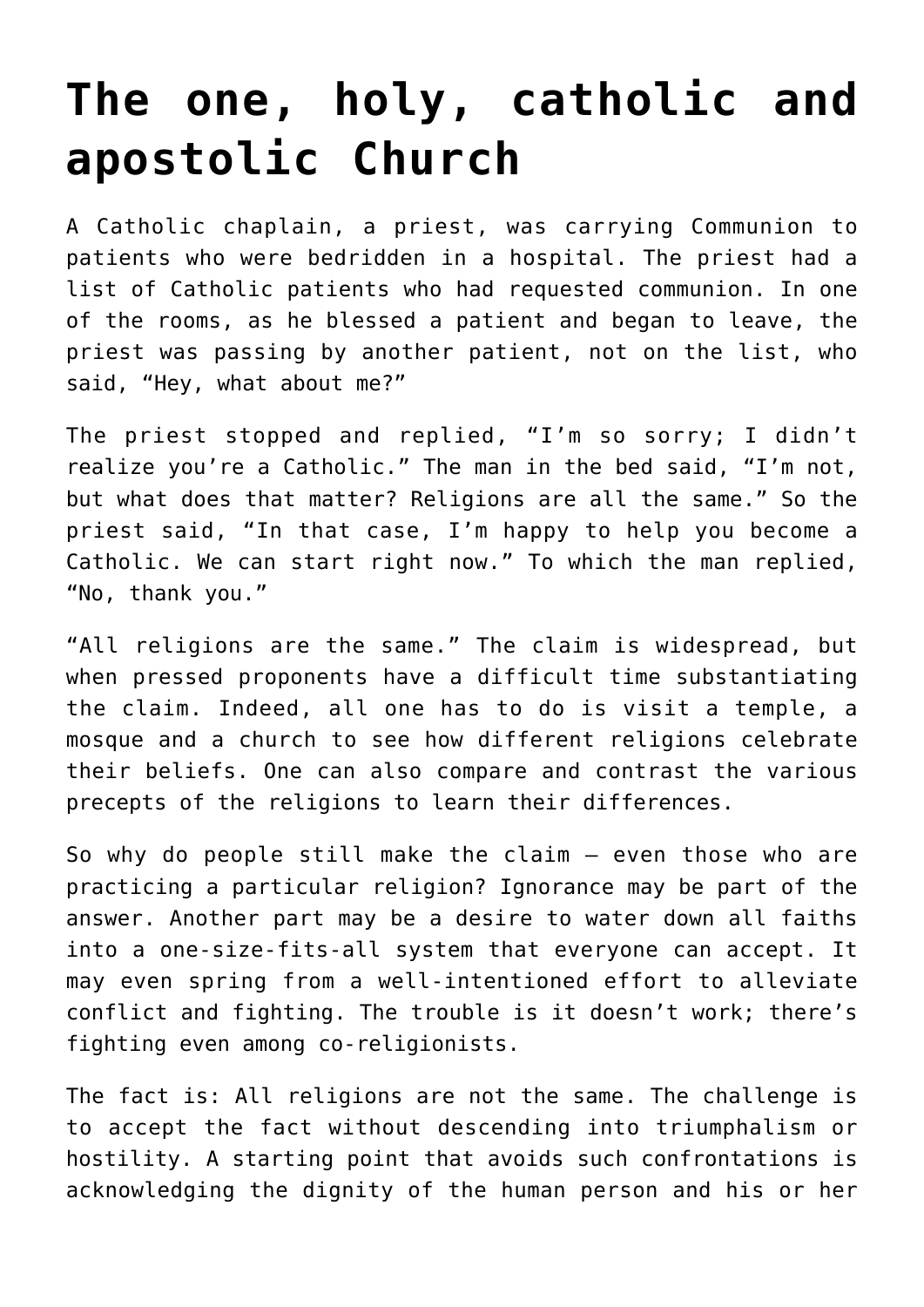right to religious freedom. This is something the Catholic Church proposes (see *Dignitatis Humanae*, No. 2).

If people can respect each other as fellow human beings who deserve the same fundamental rights, then the next step is to move toward mutual understanding through dialogue. A spirit of openness and inquisitiveness about other faiths would be an important part of any meaningful conversation. However, the most important item to bring is a clear understanding of one's own tradition, a prerequisite the Vatican commends strongly to all Catholics: "Above all they should know their own Church and be able to give an account of its teaching" (Directory for the Application of Principles and Norms on Ecumenism, No. 24).

Our Sunday Visitor is committed to being part of the conversation, and for more than 100 years has striven to provide readers with articles and commentary helpful to understanding the Catholic Church. A new In Focus series called "Foundations of the Faith" begins with this article, which will lay out what the Church claims about itself and how it is unique among religions. Then each month, from February to December, another article elucidating an essential aspect of Catholicism will be published. The idea is to offer a kind of refresher course on the Catholic faith. Catholics can and should speak openly and knowledgeably about their faith, and by doing so they may help to create a climate in which not only an informed conversation can take place, but also intolerance and ignorance can be avoided.

### **The Catholic Church: Its Basic Foundation**

Jesus, during his earthly ministry and before ascending into heaven, instituted his Church upon the "rock" of Peter and the other apostles (see Mt 16:18; 18:18). This Church that Jesus founded subsists in the Catholic Church, according to Catholic teaching, and it still bears the four distinguishing marks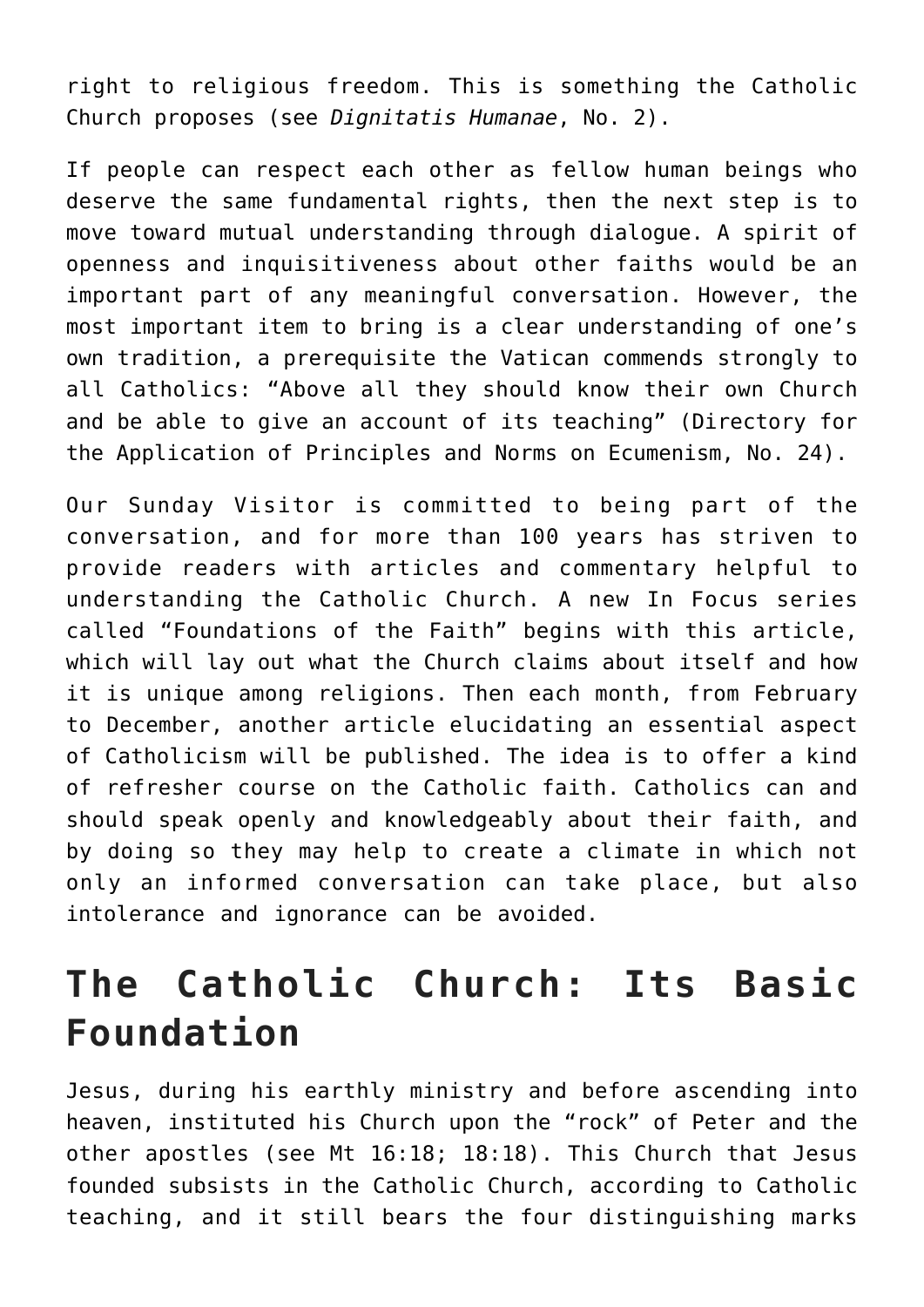that Jesus intended: namely that it is one, holy, catholic and apostolic. "This Church constituted and organized in the world as a society … is governed by the successor of Peter and by the bishops in communion with him …" (*Lumen Gentium* No. 8). The Catechism of the Catholic Church states further: "Only faith can recognize that the Church possesses these properties from her divine source. But their historical manifestations are signs that also speak clearly to human reason" (No. 812).

The differences between the Catholic Church and religions outside Christianity are obvious, for the latter do not believe Jesus is God. Within Christianity, the contrasts fall along a spectrum. Quite a few differences stem from both a rejection of the papal office and a disagreement over holy orders. The differences here are very stark. On the other hand, some branches of Christianity, like the Orthodox (which also claims a direct link to apostolic times) are so close that full unity is in reach. Nevertheless, in order to give an account of their own tradition, Catholics need to understand each of the four marks. Taken together they form a foundation for the entire Catholic faith.

### **The Church is one**

Claiming that the Catholic Church is one may seem naïve at best and triumphalist at worst. Given the differences within Christianity already mentioned and considering the Great Schism of 1054 and the Protestant Reformation in the 16th century, how can unity be claimed? It depends on the source of unity. If one keeps in mind the divine origin of the Catholic Church, then its unity can be appreciated even when individual Catholics obscure it by error and sin or when people choose to leave the Church.

The German bishops make a good point in "The Church's Confession of Faith: A Catholic Catechism for Adults": Unity, they say, is "not a goal of Church organization" (No. 231). It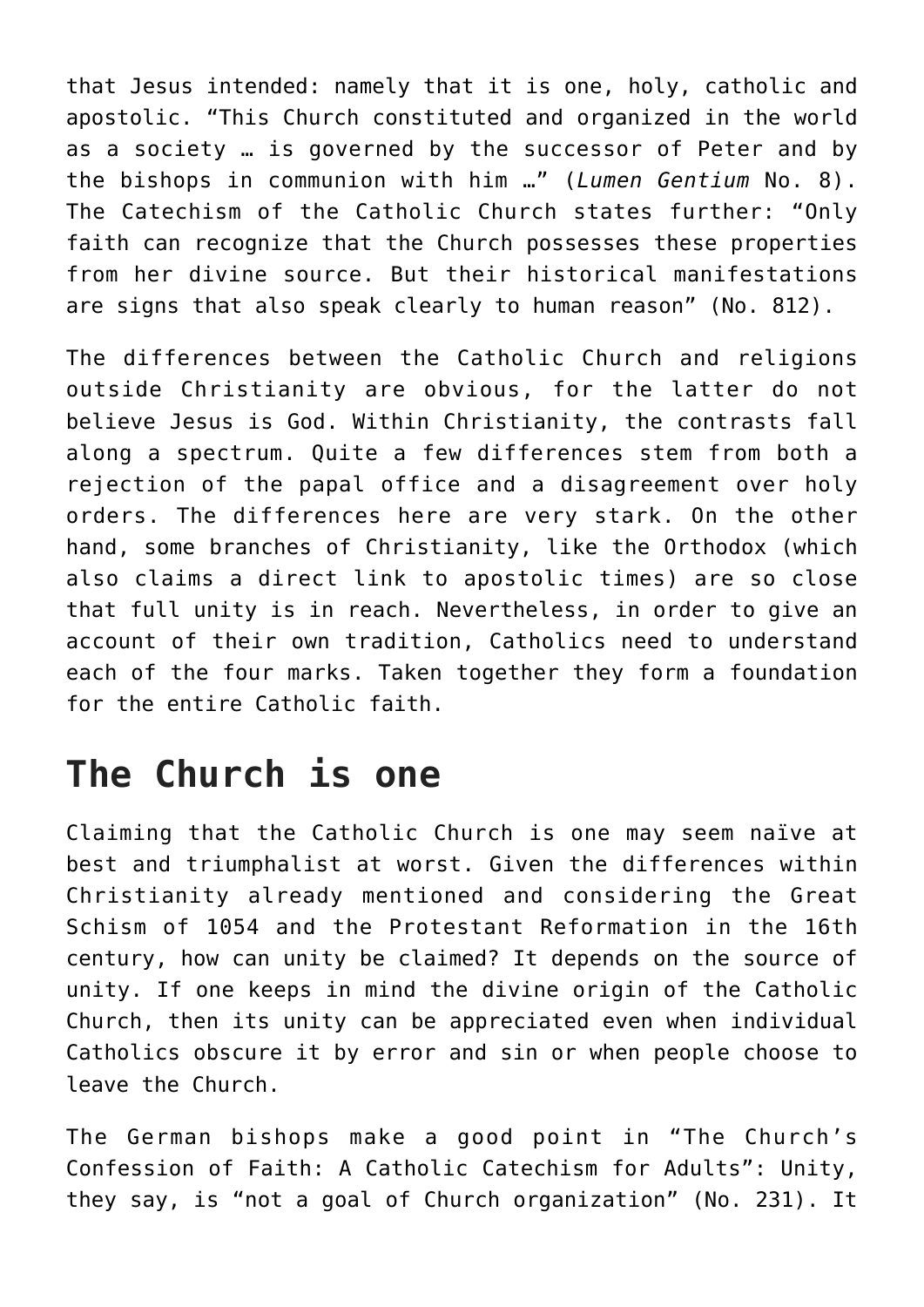is not something that can be manufactured by human beings. The unity of the Church "is already a reality in Christ as a first fruit of the Holy Spirit" (No. 231; see also *Lumen Gentium*, No. 7). Therefore, unity is a gift that must be received and lived by the members of the Church, who, as St. Paul tells us, are called to be one with their head (Col 1:18).

#### **Caution About the 'One' Church**

Two notes of caution about the unity of the Church should be kept in mind. First, unity does not preclude diversity. As the Catechism states: "Among the Church's members, there are different gifts, offices, conditions and ways of life" (No. 814). This includes even the way Mass is celebrated. Most people are familiar with the Latin, or Western, rite of the Catholic Church, which includes most U.S. Catholic parishes. But there is an Eastern part, which includes 21 churches that celebrate Mass according to their own traditions. Together the Western and Eastern churches make up the one, holy, catholic and apostolic Church. A second note of caution concerns Christians outside the Catholic Church. Ruptures to the "unity of Christ's body"

(CCC, No. 817) were caused by human sin on both sides of every divide. Yet, "one cannot charge with the sin of the separation those who at present are born into these communities [that resulted from such separation]" (CCC, No. 818). The Catholic Church accepts other Christians as brothers and sisters, and it recognizes in their communities "elements of sanctification and truth" (CCC, No. 819). Moreover, the Catholic Church is committed to continual conversion on its part and to responding to Jesus' prayer that all be one in him (Jn 17:20-23).

If one chooses to participate, then he or she will join in the "visible bonds of communion" that Jesus provided (CCC, No. 815):

— "Profession of one faith received from the apostles."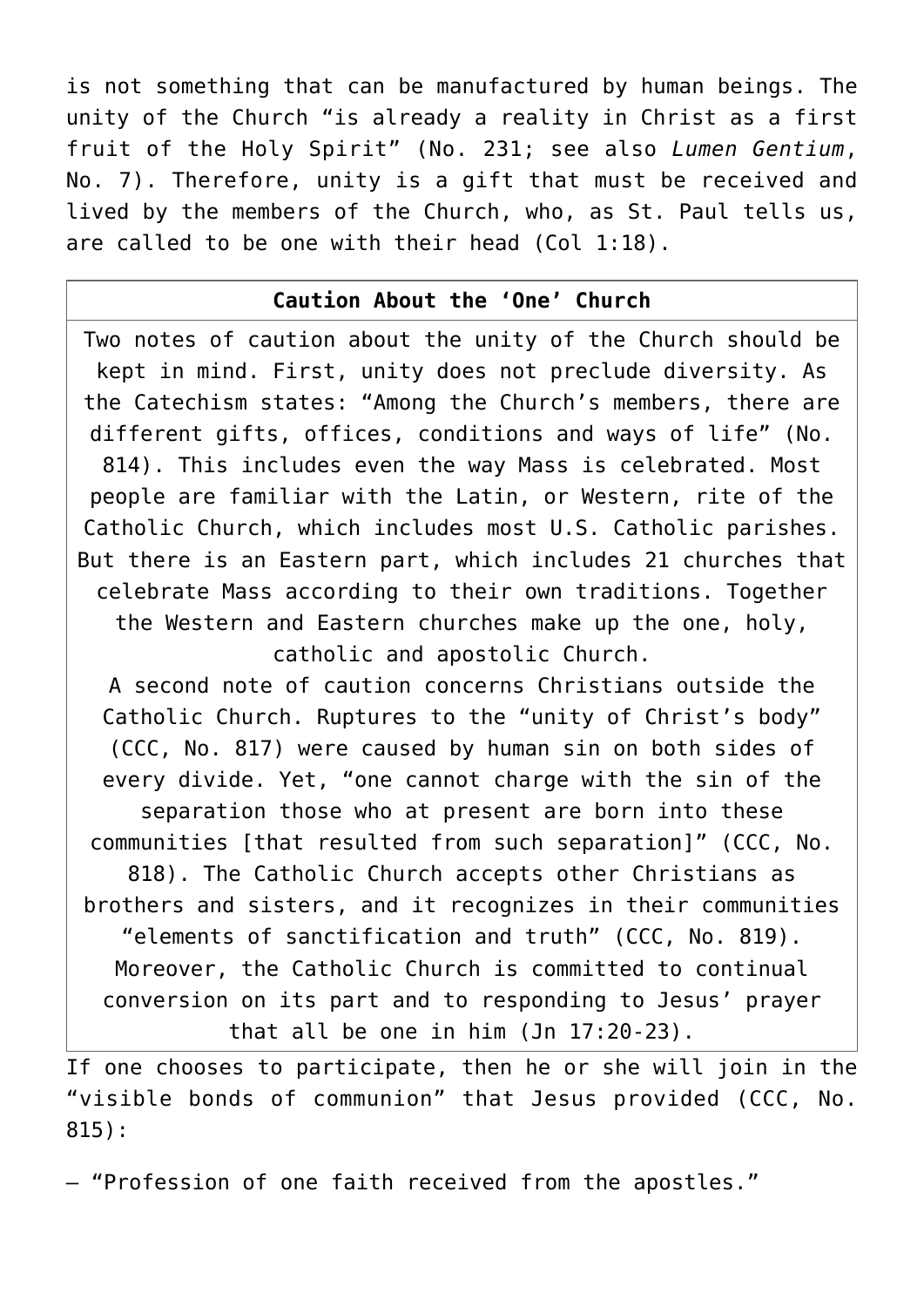— "Common celebration of divine worship, especially the sacraments."

— "Apostolic succession through the Sacrament of Holy Orders."

Participation in these bonds, needless to say, cannot be *pro forma*. They amount to nothing unless love "binds them together in perfect harmony" (CCC, No. 815).

## **The Church is holy**

The claim of the Church to be holy may seem false taken at face value. But, again, one has to consider the source to appreciate how the Church is holy. If the Church's holiness depended on its human members, then it would have succumbed to evil long ago. Clearly, individual members and even groups within the Church can be sinful. They may even be actively opposed to holiness. The eruption of scandals throughout the history of the Church, even in the present time, is proof enough. Yet the scandals operate *ipso facto* against the Church's intrinsic holiness.

#### **Key Differences in Major Religions**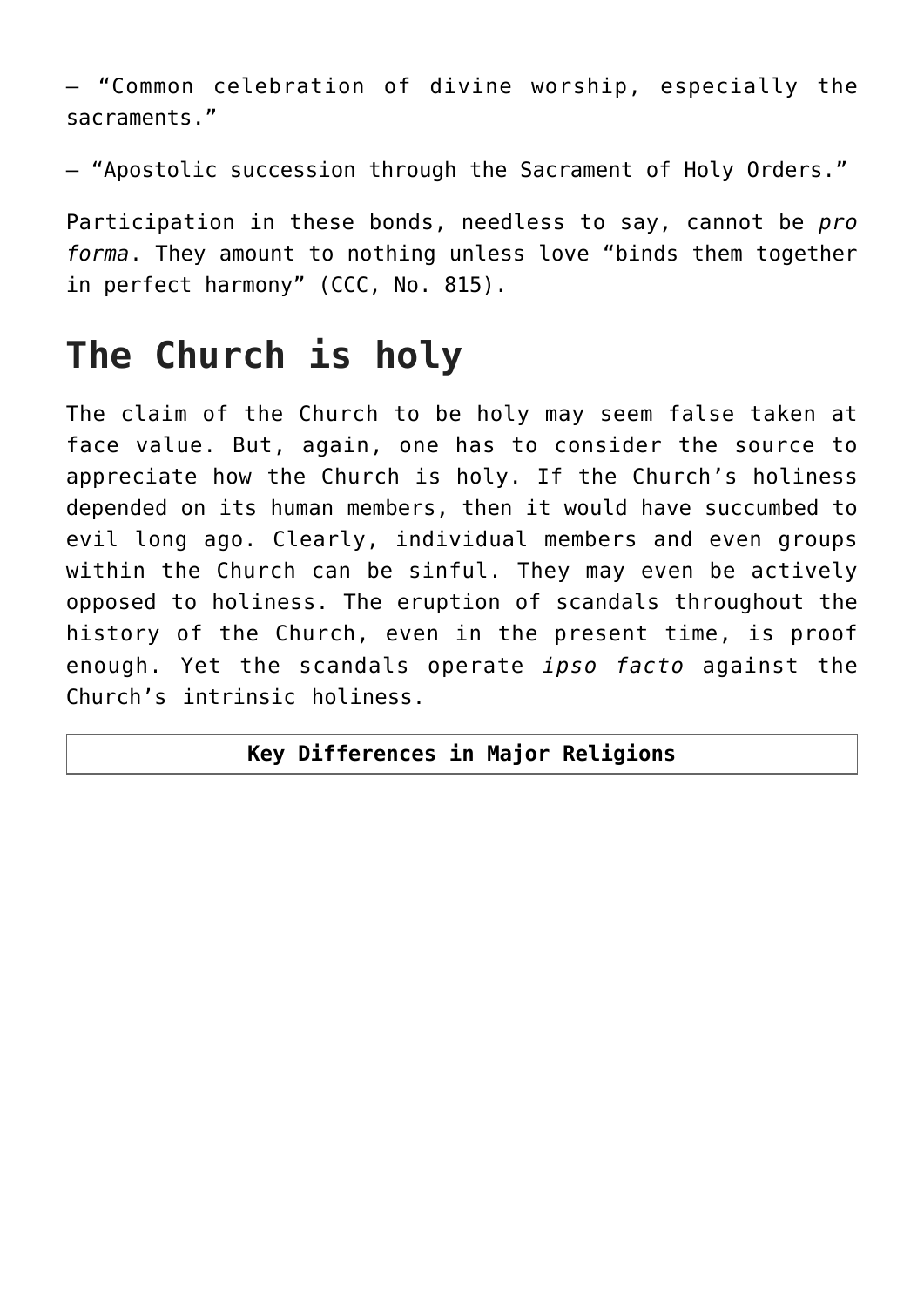#### **Core beliefs**

Catholics and all other Christians believe in one God, "the Father and the Son and the Holy Spirit; three persons indeed, but one essence, substance or nature entirely simple" (Catechism of the Catholic Church, No. 202). Buddhists have no set conception of a divine being, although Siddhartha Gautama (Buddhism's founder) did speak of gods. Hindus have a complex idea of divinity involving a divine principle, Brahman, that is manifested by three forms: Vishnu, Shiva, and Brahma. Jews and Muslims are closest to Christianity in that both believe in the one and only God of Abraham. However, they do not accept the Trinity.

#### **Rites and ceremonies**

Buddhists around the world tend to celebrate both the new year and Buddha's birthday. However, the time and manner of celebrations are closely tied to the country and even local area. Hindus have a ritual called the Vedic sacrifice in which the offering (usually vegetables and grains) is made to appease the gods and bring order to the world. The Jewish rites include the rite of circumcision for boys (girls are named in a synagogue ceremony on a Sabbath morning within 30 days of their birth) and keeping a complex system of laws, including the dietary laws. Like Judaism, Islam has a circumcision rite for boys and dietary regulations. Muslims tend to celebrate the transitions in life like marriage and death.

#### **Afterlife**

Regarding the afterlife, Buddhism does not have a single vision. Hindus believe that human beings are reborn over and over again. Muslims believe in a day of judgement, as well as heaven and hell. Jewish belief depends on which part of Judaism is under consideration, reminiscent of the debate between the Saduccees and Pharisees, the former rejecting resurrection and the latter accepting. Generally speaking, there is acceptance of some kind of afterlife.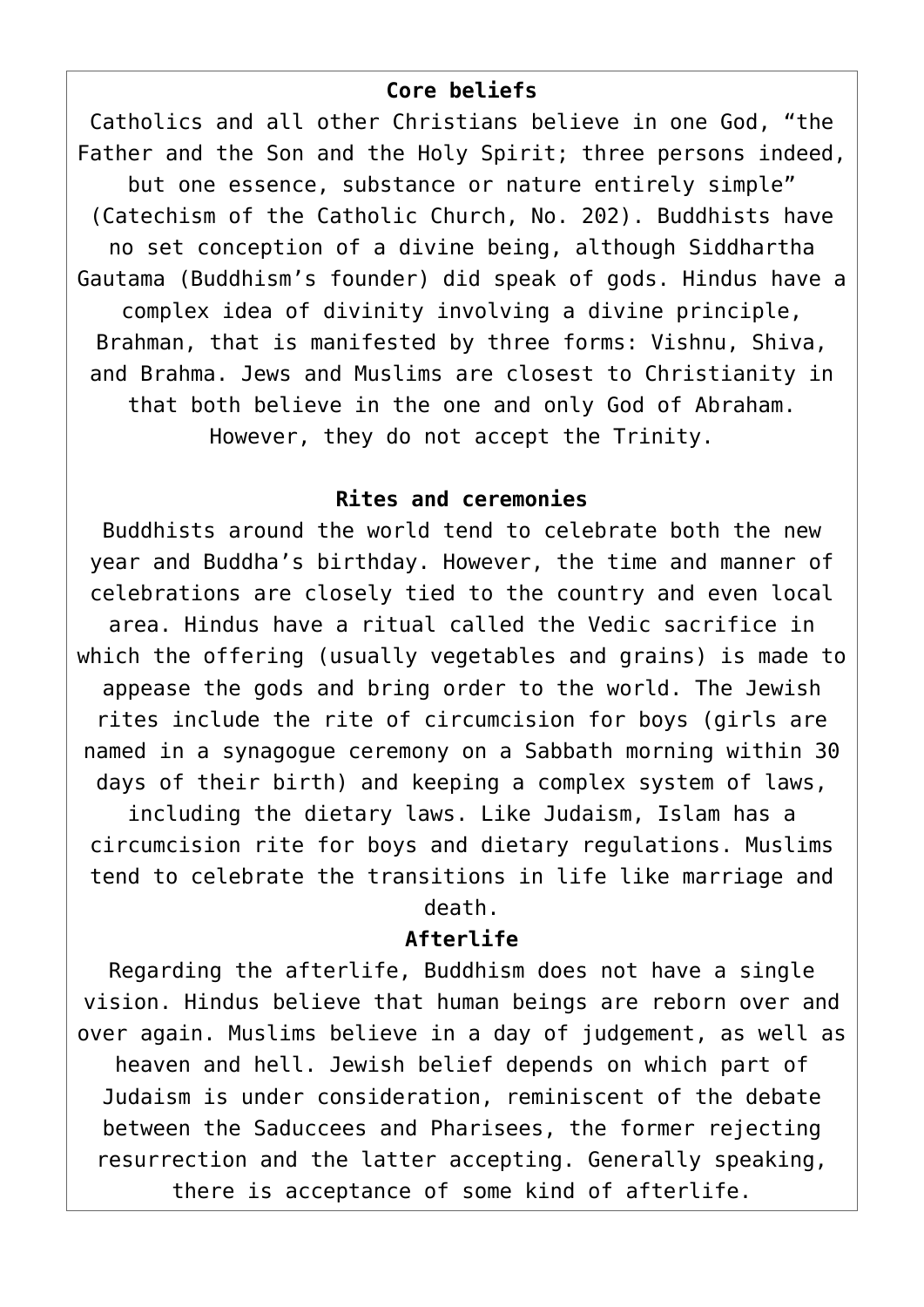The Lord says, "Be holy because I am holy" (1 Pt 1:16; cf. Lv 11:44, 19:2). We are to reject sin and to live by God's words. So Christ, when he brought the Church into being, did not mean for its members to exist apart from him. On the contrary, the whole point of the Church is to provide a way that people might be united to Jesus and share in all his gifts (cf. 1 Pt 1:13-16). Jesus bestowed the Spirit upon the Church and communicates divine grace through the sacraments. Moreover, the Church has reminded its members that God "does not make men holy and save them merely as individuals, without bond or link between one another. Rather has it pleased him to bring men together as one people, a people which acknowledges him in truth and serves him in holiness" (*Lumen Gentium*, No. 9). The key is to remain in Christ, the source of holiness.

If living a holy life seems impossible to an individual member, then the Church must support that person and remind him or her what Jesus says: "For human beings this is impossible, but for God all things are possible" (Mt 19:26). It's also good to keep in mind models of the faith, the saints, who persevered in holiness because they never gave in to sin and continued to follow Christ. The saints bring to life the words of Jesus: "I am the vine, you are the branches. Whoever remains in me and I in him will bear much fruit, because without me you can do nothing" (Jn 15:5).

### **The Church is Catholic**

The third essential characteristic of the Church has become part of its name: catholic, meaning universal. Many people may have heard or read another title: the Roman Catholic Church. However, official Church documents never use "Roman" because it can obscure the universal nature of the Church. Jesus sent the apostles to the whole world (cf. Mt 28:19-20) so that every person might be offered the fruits of his salvation.

That's why the Church goes to every land and exists among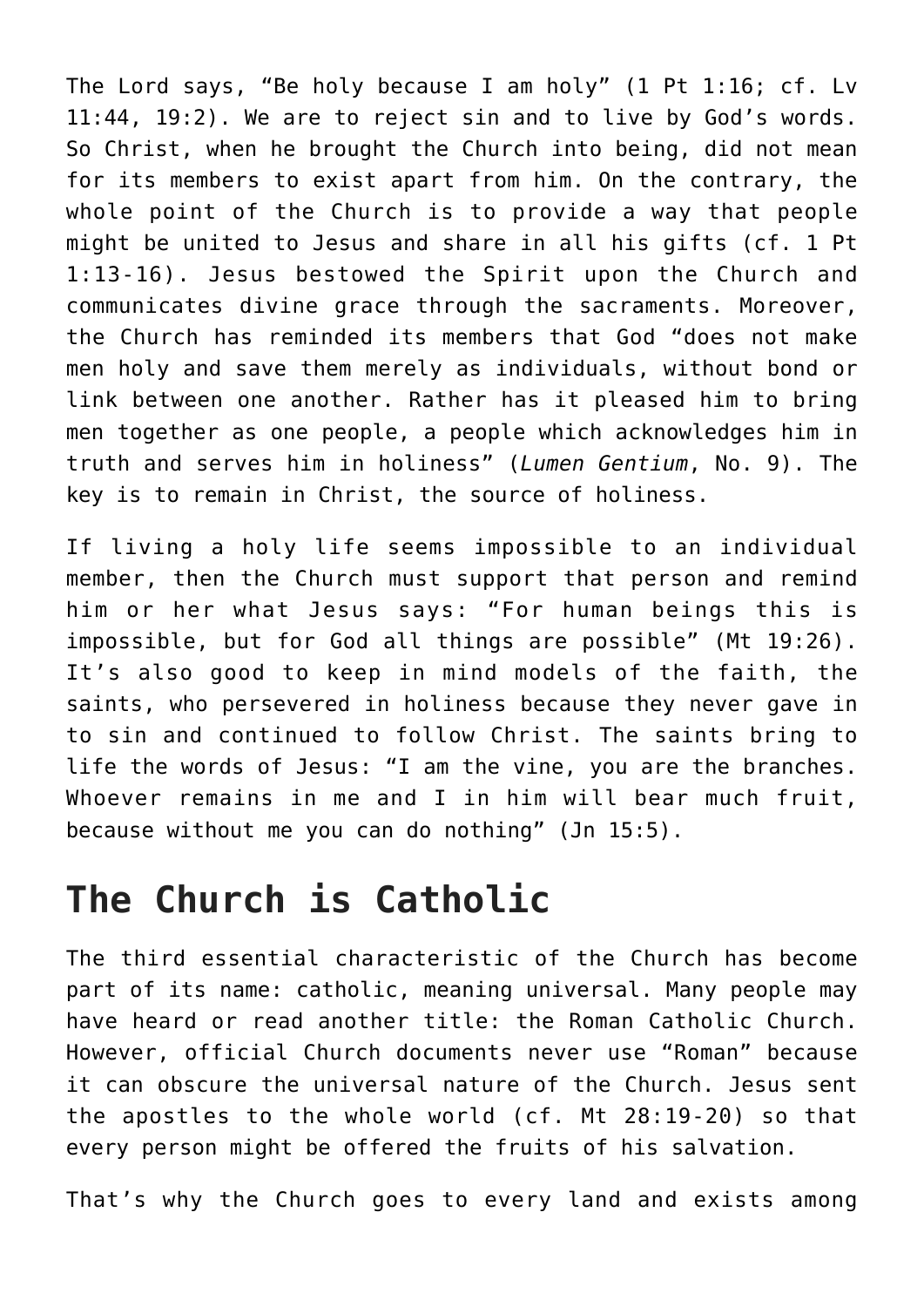every people. The Church is even willing to adopt local customs as long as they are good and complement the truth of the Gospel of Christ (cf. *Lumen Gentium*, No. 13).

The universality of the Church is enhanced by its presence in so many localities and by existing within so many political systems across the globe. Every diocese, or local Church, makes present the one Catholic Church in its particular place. For instance, just as Paul could write to the "church of God that is in Corinth" (1 Cor 1:2), a person today can write to the "church at Fort Wayne, Indiana," or the "church at Paris." There are also the Eastern rite churches, which bring the variety of their liturgical traditions to the Catholic Church. The fathers at Vatican II were very proud of this richness: The "variety of local churches with one common aspiration is splendid evidence of the catholicity of the undivided Church" (*Lumen Gentium*, No. 23).

### **The Church is Apostolic**

Closely connected to the catholicity of the Church is its apostolic character. Here again one can find people who charge the Church with dissimulation, stating that whatever the Church calls its leaders, it cannot call them apostles. This is true in one sense: The Twelve Apostles chosen by Christ during his earthly ministry, and who received from Christ the great commission to spread the Gospel, are unique. However, the Twelve soon realized that Jesus' promised return was not going to be as quick as they originally thought. Indeed, the Second Coming might happen after their deaths, so they returned to Jesus' words in order to discern how they could fulfill the mission he gave them.

**Two Ways the Church is Apostolic**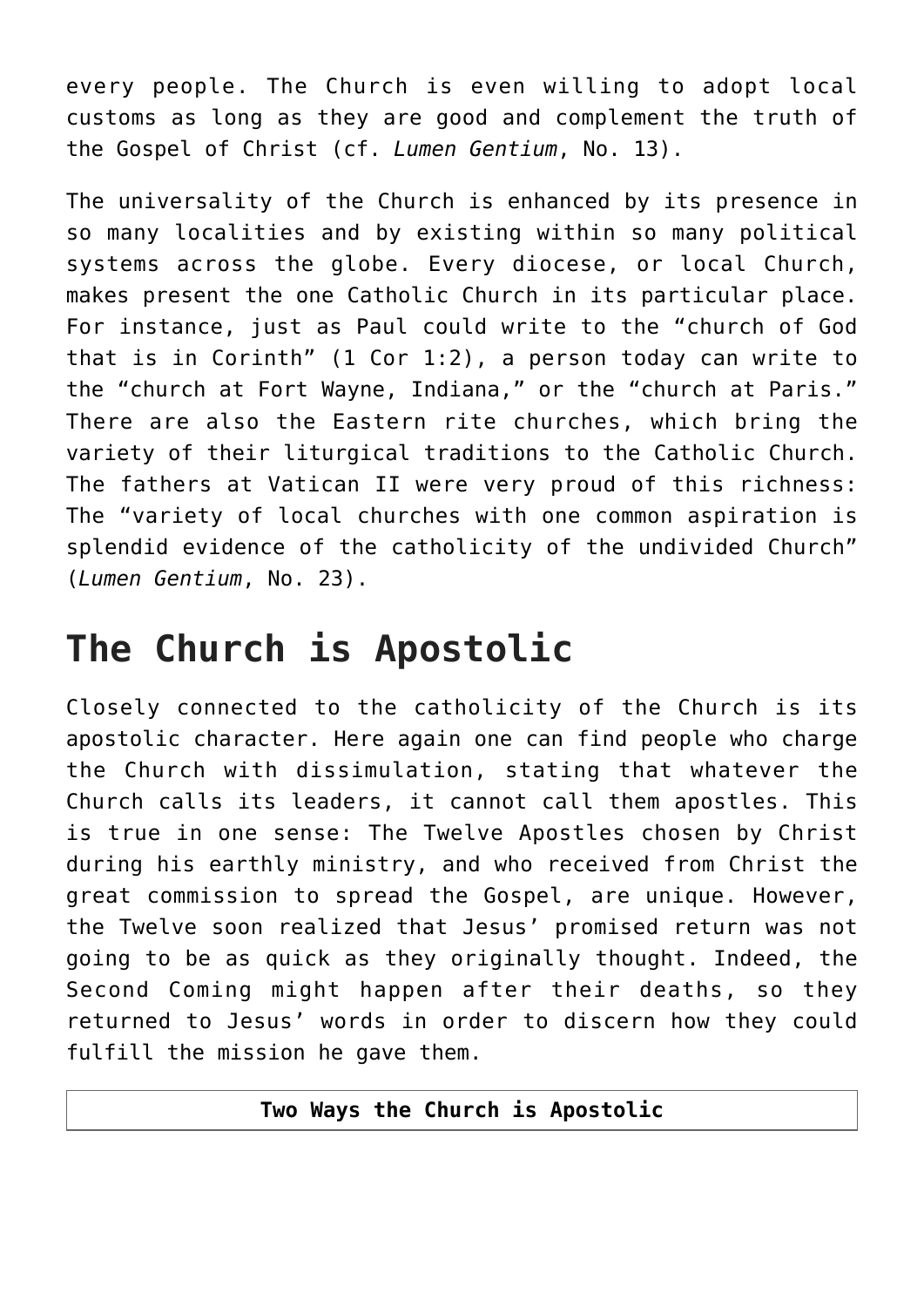1. Just as the Twelve were given their mission as a body with Peter as the leader, the bishops form a college with the pope as head. As the pope serves his brother bishops as a leader among equals, he shares with them the primary mission of preaching the gospel of Christ.

2. The whole Church is apostolic in so much as both people and ministers are united in Christ and share in the same mission to make Christ and his kingdom known and available to all.

Jesus promised to be with the Church until the end of time through the Holy Spirit, whom the apostles received in a special way at Pentecost. Through prayer the apostles discerned that they were to choose successors to carry the Gospel to the end of time. These successors, who are called bishops today, are not the apostles and they do not claim to be so. What they do claim is to be in the line of apostolic succession that was initiated by the apostles through the laying on of hands. This line of succession is what binds the bishops to hand on the Faith they have received, to guard it and protect it, and to prohibit any innovations obnoxious to it.

# **Conclusion**

While other Christian denominations celebrate some of the sacraments, revere sacred Scripture and have many holy people within their ranks, only the Catholic Church has all the elements Jesus intended.

#### **The Salvation of All**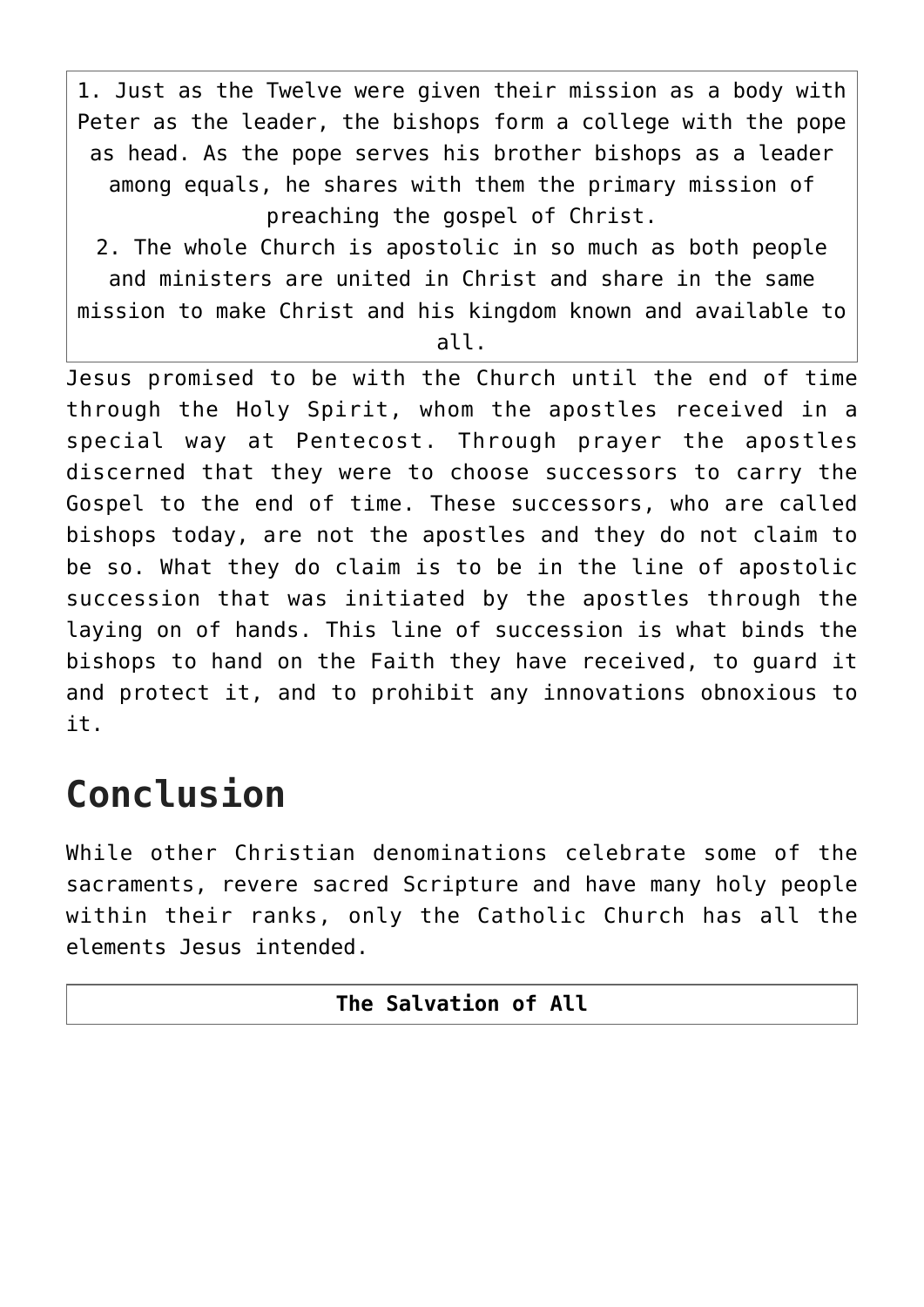*Lumen Gentium* (No. 16) teaches that the Lord wills that all be saved. The gift is there; people need to receive it. If there is a person who is invincibly ignorant of God's existence and will  $-$  i.e., there is no culpability involved  $$ then that person can be saved as long as he or she strives "to live a good life" according to God's grace, which is bestowed upon all.

"Those also can attain to salvation who, through no fault of their own, do not know the Gospel of Christ or his Church, yet sincerely seek God and, moved by grace, strive by their deeds to do his will as it is known to them through the dictates of conscience. Nor does divine providence deny the help necessary for salvation to those who, without blame on their part, have not yet arrived at an explicit knowledge of God and with his grace strive to live a good life. Whatever good or truth is found amongst them is looked upon by the Church as a preparation for the Gospel. The Church knows that it is given by him who enlightens all men so that they may finally have life. But often men, deceived by the Evil One, have become vain in their reasonings and have exchanged the truth of God for a lie, serving the creature rather than the Creator. Or some there are who, living and dying in this world without God, are exposed to final despair. Wherefore to promote the glory of God and procure the salvation of all of these, and mindful of the command of the Lord, 'Preach the Gospel to every creature,' the Church fosters the missions with care and attention."

This is the one Church of Christ which in the creed is professed as one, holy, catholic and apostolic, which our Saviour, after his resurrection, commissioned Peter to shepherd, and him and the other apostles to extend and direct with authority, which he erected for all ages as "the pillar and mainstay of the truth." This Church, constituted and organized in the world as a society, subsists in the Catholic Church, which is governed by the successor of Peter and by the bishops in communion with him, although many elements of